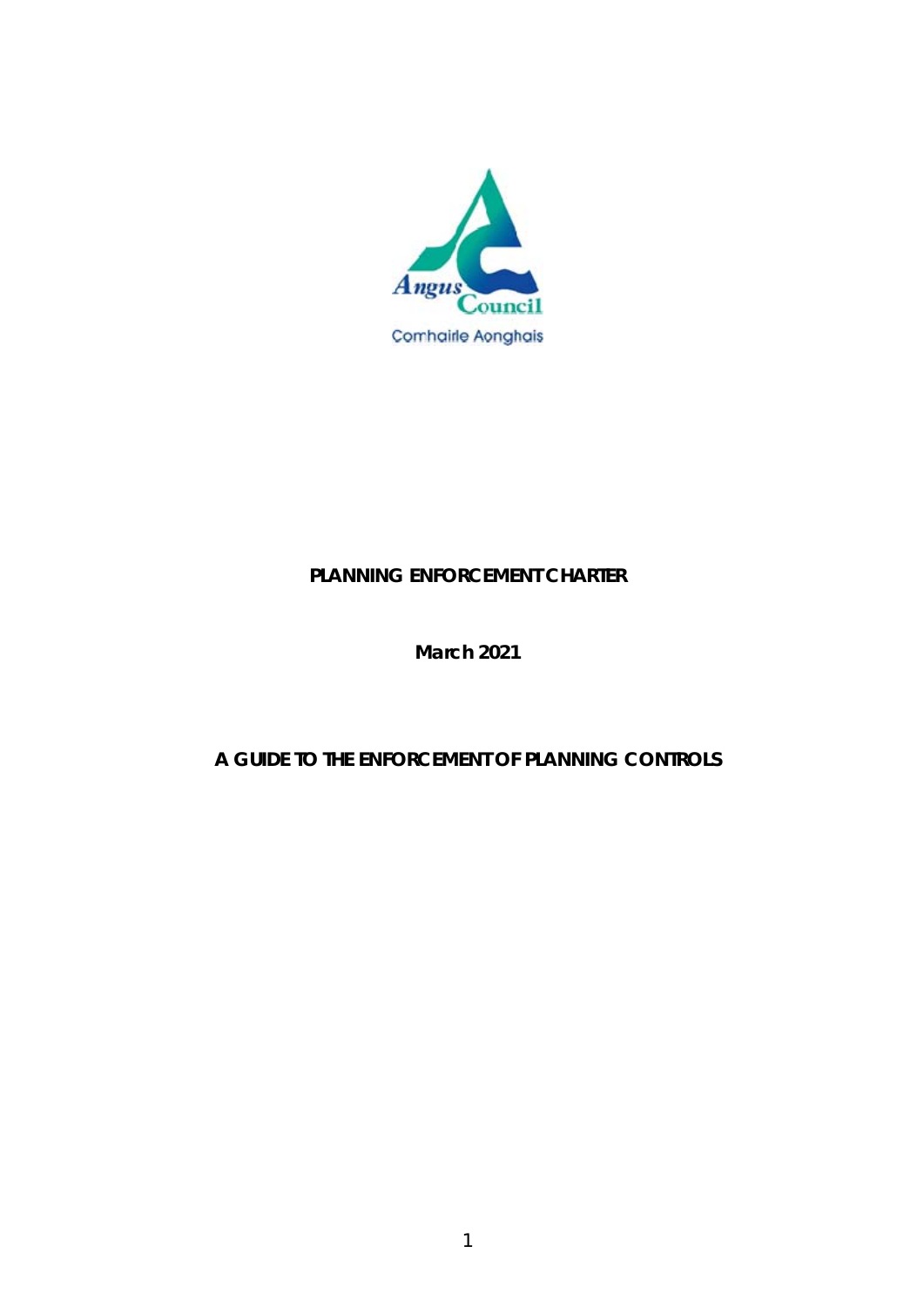| <b>CONTENTS</b>                                       | Page |
|-------------------------------------------------------|------|
| 1. Introduction                                       | 3    |
|                                                       |      |
| 2. Key Points on Planning Enforcement                 | 4    |
|                                                       |      |
| 3. Identifying Possible Breach of Planning Control    | 6    |
|                                                       |      |
| 4. Investigating Possible Breach of Planning Control  | 9    |
|                                                       |      |
| 5. Acting on Possible Breach of Planning Control      | 12   |
|                                                       |      |
| 6. Information on Valid Enforcement Notices and Other | 16   |
| <b>Matters Relevant to Planning Enforcement</b>       |      |
|                                                       |      |
| 7. Enforcement and Advertising                        | 17   |
|                                                       |      |
| 8. Enforcement Powers                                 | 18   |
|                                                       |      |
| 9. Making a Suggestion, Comment or Complaint          | 21   |
|                                                       |      |
| 10. Contact Details                                   | 23   |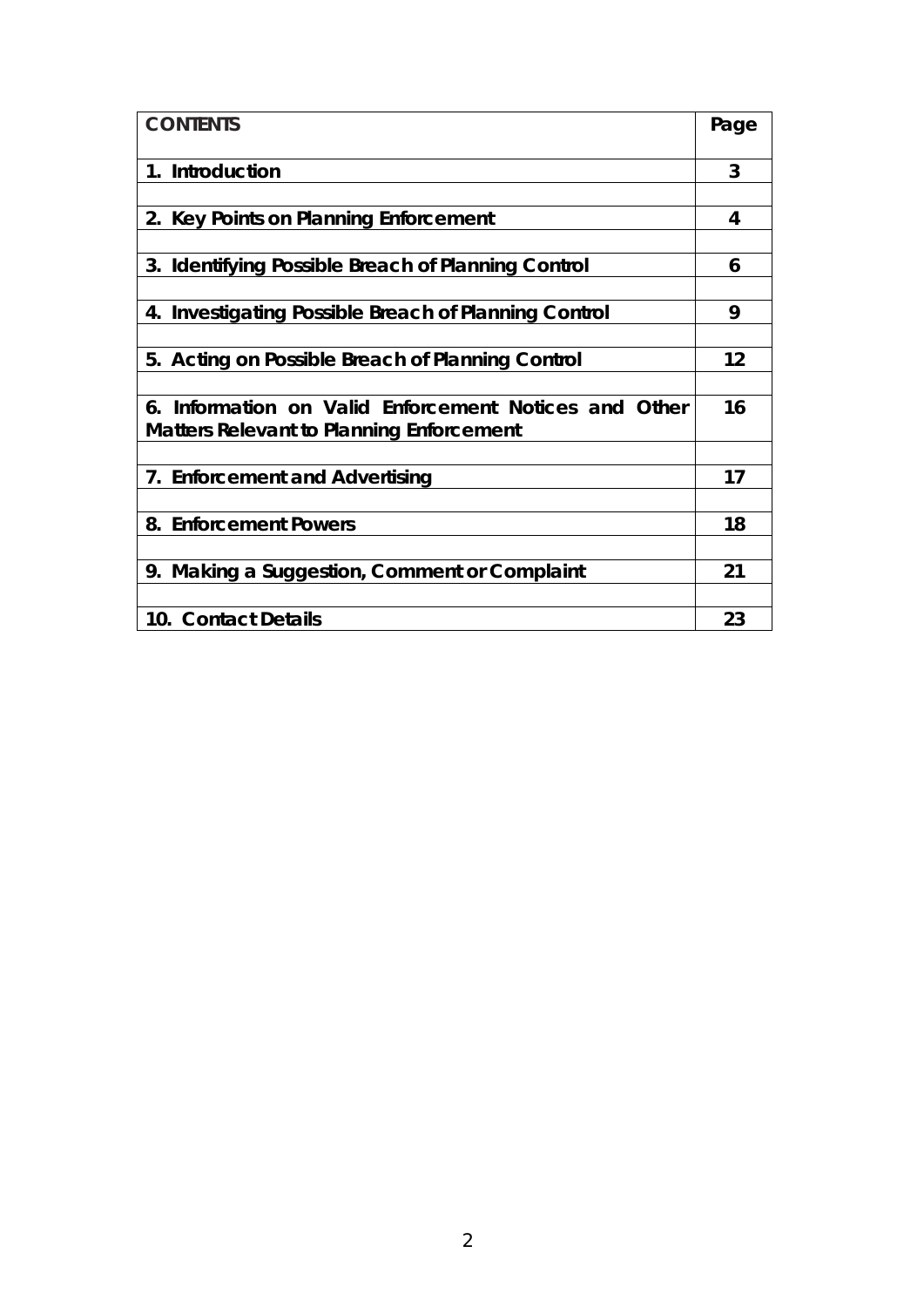# **1. INTRODUCTION**

Planning permission is required for most development that takes place in Scotland, except for some minor works. Sometimes, however, developers or householders undertake work without planning permission or fail to develop in accordance with the permission they have been given.

Councils have powers to enforce planning controls in such cases, if they consider that it is in the public interest to do so. Councils monitor developments to ensure planning controls are being followed but there is also a role for the public in alerting the Council to any problems that they become aware of. In Angus this is known as making an observation.

This Charter explains how the enforcement process works, the role of Angus Council, the current powers available to the Council and the service standards it sets itself. It also explains what happens at each stage of what can be a lengthy process.

Enforcement is one of the most complex parts of the planning system. The aim of this Charter is to ensure that adopted procedures are fair and reasonable, and that interested parties are kept informed and are made aware of what is required.

This is an issue that concerns many members of the public. We hope you will find this Charter useful and will let us know if you think we could improve the service further.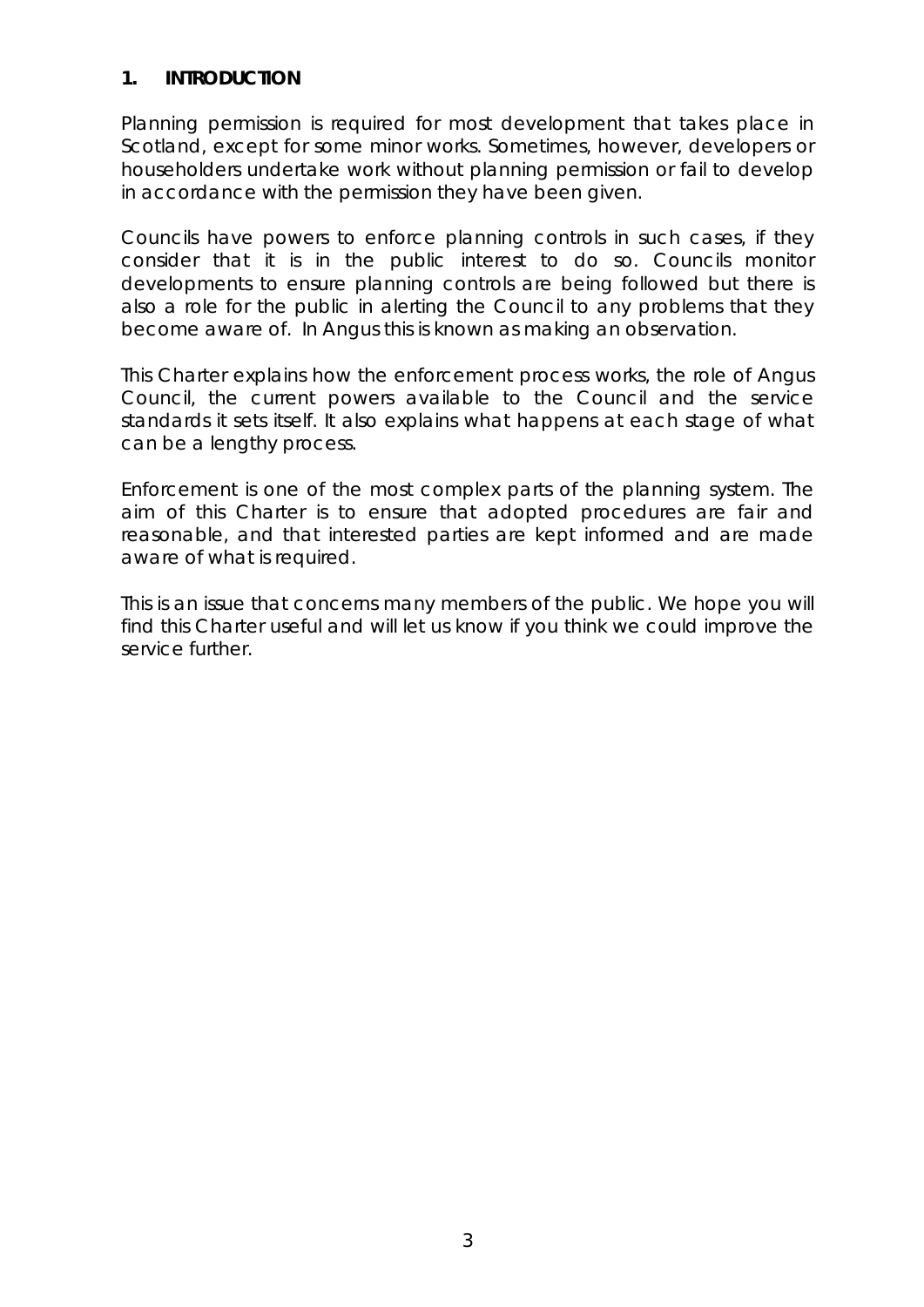# **2. KEY POINTS ON PLANNING ENFORCEMENT**

A breach of planning control is not a criminal offence. The purpose of planning enforcement is to resolve the problem rather than to punish the mistake. In addition, any action taken must be appropriate and proportionate to the scale of the breach.

Angus Council has statutory powers to investigate breaches of planning control and the conditions attached to planning consents, and to take formal action, where it is proportionate and necessary, and where a satisfactory outcome cannot be achieved by negotiation. However, enforcement is a discretionary power. That means that, even where there is a breach of planning control, the Council must consider if it is in the public interest to take enforcement action. The Council is not required to take any particular action on a specific breach of planning control, and indeed can decide that no action is necessary. The Council will not act as an arbiter in neighbour disputes and the Council may elect not to become involved where there is no wider public interest to be served by doing so.

The Council has the legal power to safeguard trees and woodlands by creating tree preservation orders. Tree preservation orders are used to protect trees, groups of trees or woodlands that add to the character and appearance of an area. In addition, trees in a Conservation Area are also protected. If you want to carry out work on any tree, or trees covered by an order or located within a Conservation Area approval should be sought from the Council through the submission of a tree works application. Application should be made using the eplanning.scot website. We recommend that you contact us at planning@angus.gov.uk in the first instance to establish what process is necessary for any tree works.

Planning enforcement also covers the physical display of advertisements such as billboards and advertisement hoardings, although slightly different procedures apply. These are set out in a separate section at the end of this document. The actual content of an advertisement is not covered by planning control. Any complaints about this should be made to the Advertising Standards Authority.

By publishing our standards and targets, we aim to improve our enforcement service and make it responsive to the needs of our customers. We will monitor the contents of this charter to ensure that standards and targets are being met.

As part of a drive to improve planning enforcement performance, the council will review current live 'legacy' enforcement cases in line with the standards within this charter and consider whether action is required or justified on these cases.

Fuller information on the use of enforcement powers can be found in the Scottish Government publication Planning Circular 10/2009: Planning Enforcement.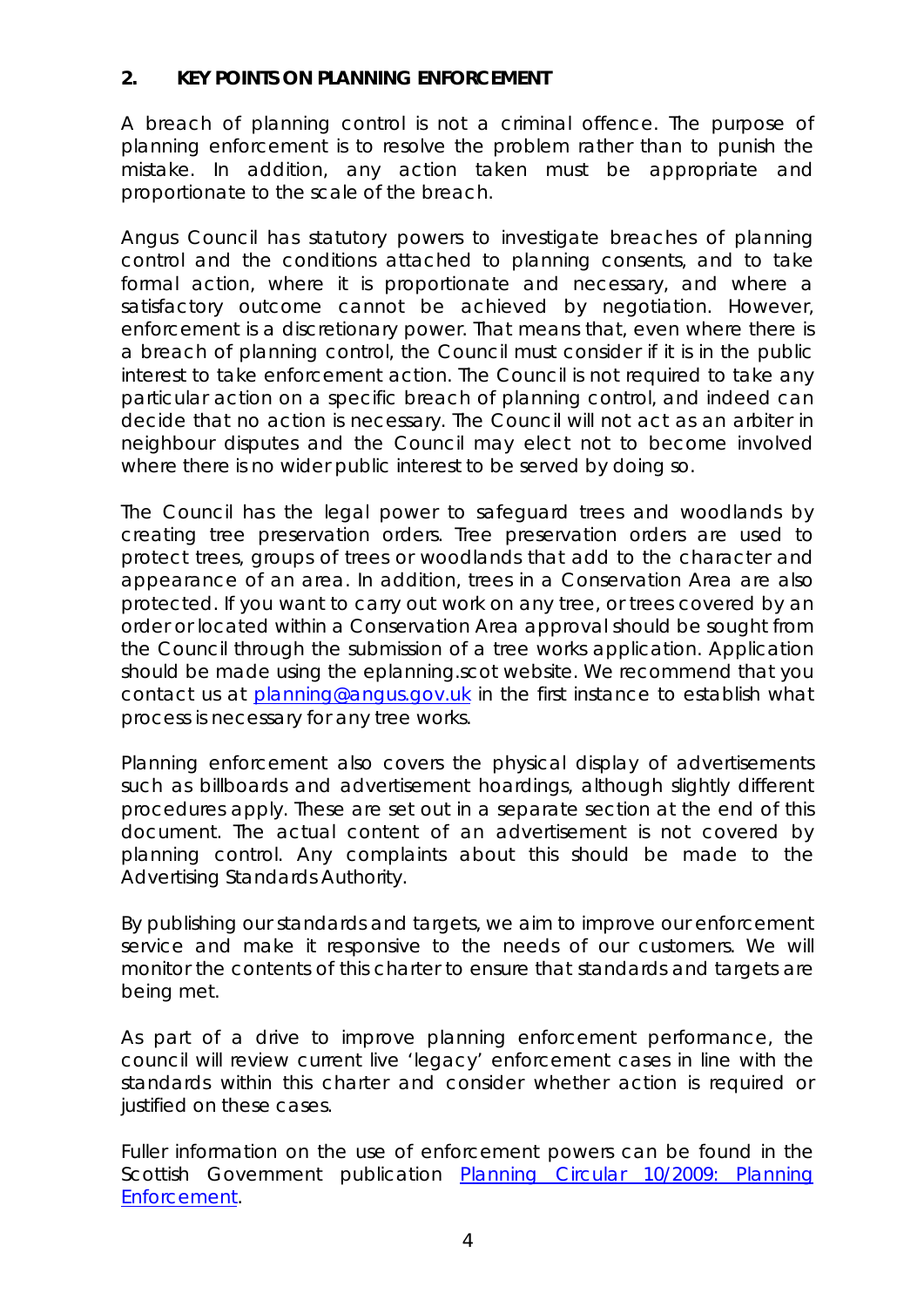Parties who fail to gain planning permission, listed building consent or advertisement consent before they carry out development or install an advertisement should be aware that their actions may have considerable financial or legal implications for them which could prove difficult to resolve. Individuals and developers should be aware that not observing the regulatory requirements may significantly delay or impede the conveyancing transaction for the sale of a house or letting of commercial premises. In circumstances where works have been carried out without consent, the Council will not usually issue a "letter of comfort" or other similar statement on the likelihood of enforcement action being taken, but will expect the developer to take the necessary steps to regularise matters. The failure to comply with conditions to which permission or consents are subject, prior to, during or following development, can have similar implications and may require an amended planning permission or listed building consent to be submitted in order to regularise the situation.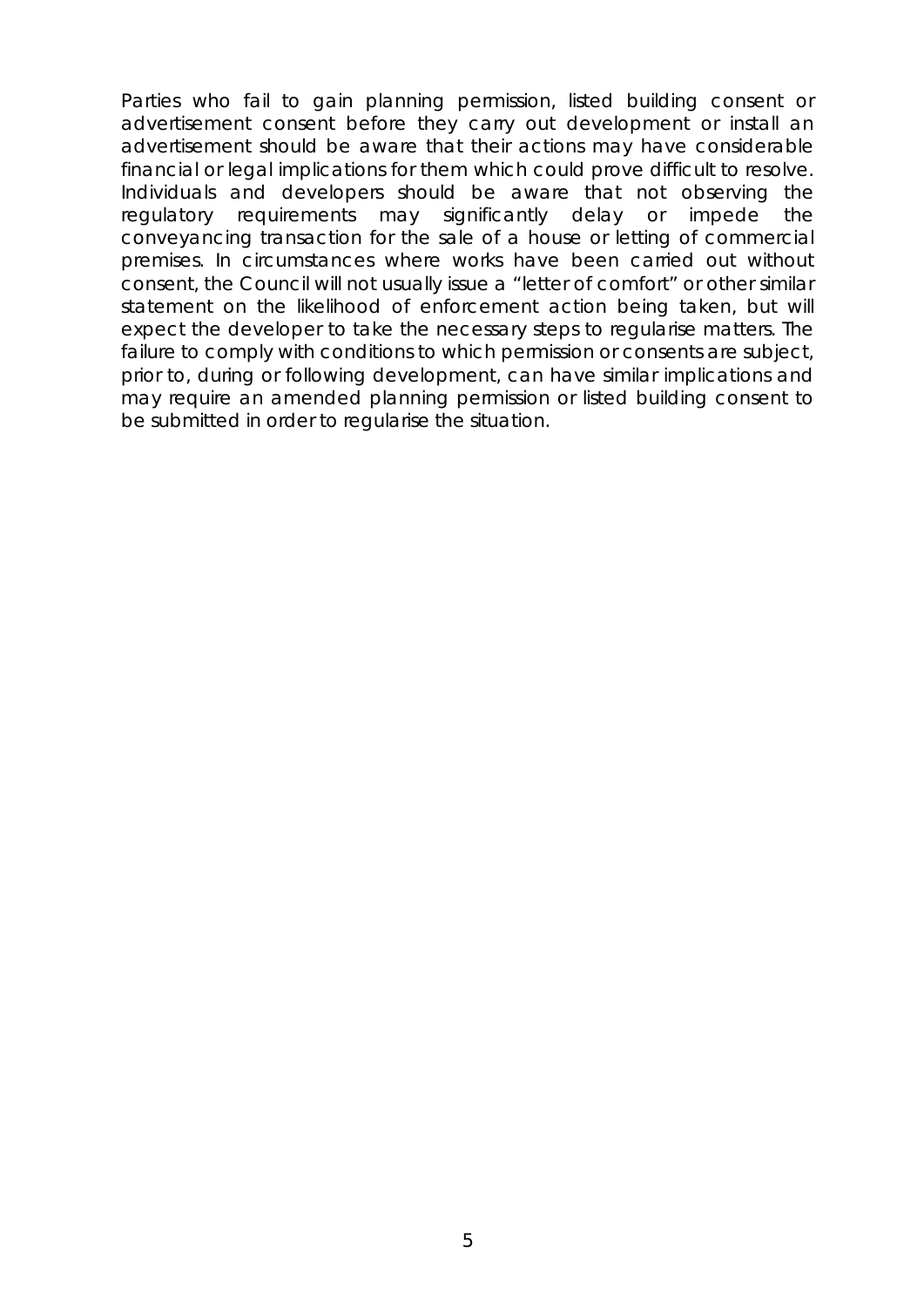# **3. IDENTIFYING POSSIBLE BREACHES OF PLANNING CONTROL**

Planning enforcement involves identifying whether a breach of planning control has taken place and whether it is expedient or appropriate to take enforcement action. The decision to take enforcement action is within Angus Council's sole discretion. Possible breaches of planning control can include:

- work being carried out without planning permission or consent.
- an unauthorised change of use.
- failure to comply with conditions attached to a permission or consent.
- departures from approved drawings, plans or the terms of a consent.
- unauthorised works to a listed building.
- unauthorised display of advertisements.
- carrying out works to trees that are protected by a planning condition, are located within a conservation area, or a tree preservation order (note that the felling of trees that are not subject of such protection is not a matter for the planning authority. Relevant contact details of Scottish Forestry can be found at Section 10).

Before making an observation, it is important to understand that planning enforcement is generally only concerned with matters relating to the use or development of land and buildings within the specific meaning of development which is defined by Section 26 of the Town and Country Planning Act 1997 (as amended) as:

*'the carrying out of building, engineering, mining or other operations in, on over or under land or the making of any material change in the use of any buildings or other land'.* 

Marine fish farming in certain circumstances is also development although this has not been an issue in Angus to date. The planning act makes it clear that the carrying out of works that only affect the interior of a building or works that do not materially affect the external appearance of a building do not constitute development. Internal works within Listed Buildings may however be subject to a requirement for Listed Building Consent. Observations relating to matters not referred to above are unlikely to be matters for the planning enforcement team.

# **Initial Contact**

The public plays a role in reporting breaches of planning control and any concerns should be raised with the Council, using the contact details provided below. Preliminary enquiries can be made by:

- Online: Report a Breach Form
- Telephoning ACCESSLine on 03452 777 778 where you do not have online access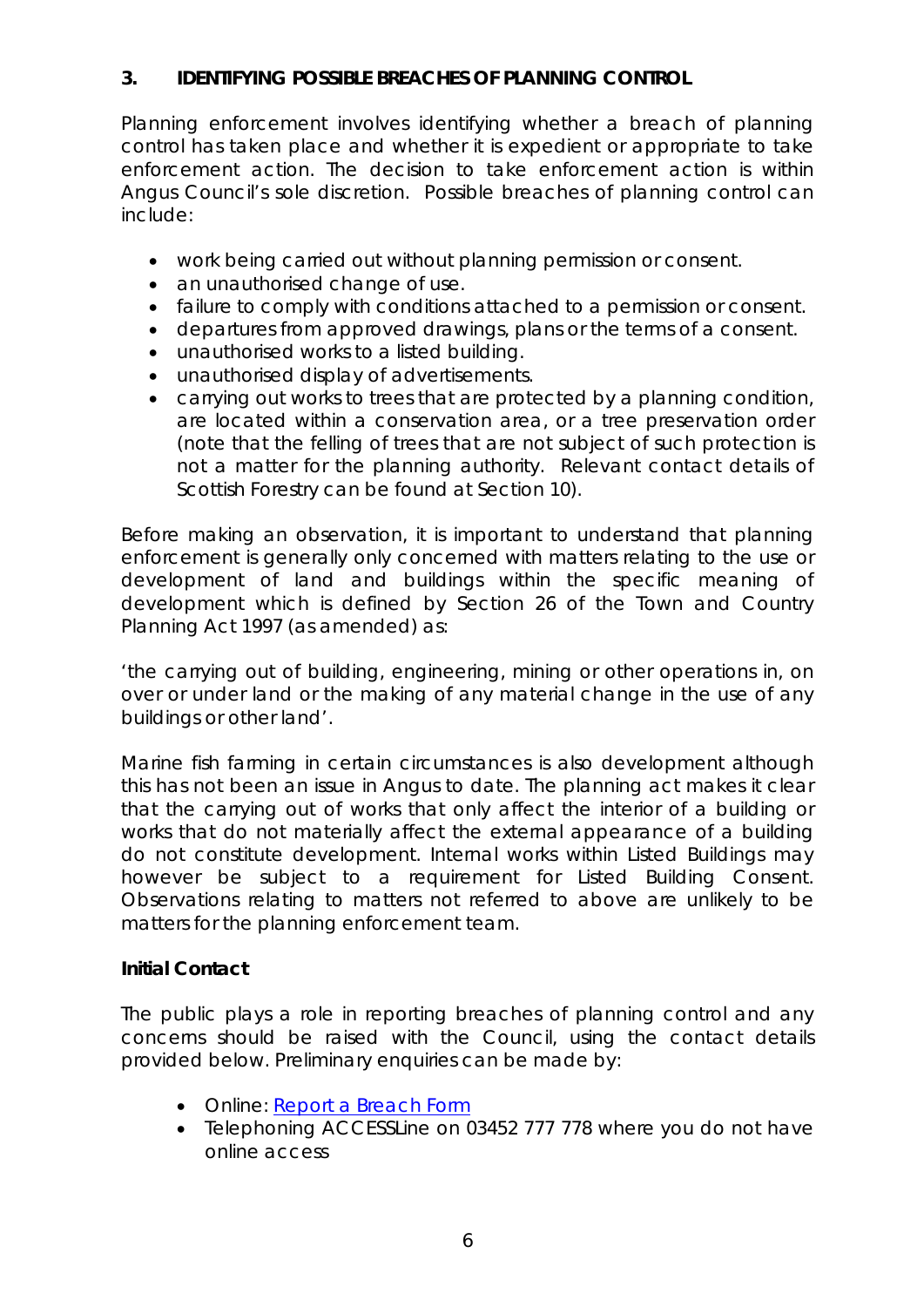The following information is required when reporting a suspected breach:

- the address of the property concerned.
- details of the suspected breach of planning control, with dates and times if relevant.
- your name, telephone number and postal address (**anonymous observations are unlikely to be investigated, particularly if they relate to minor or technical breaches**).
- an e-mail address if available or if the complaint is submitted electronically.
- information on how the breach affects you or creates an impact in terms of public safety, amenity or the environment.
- whether or not you wish the enquiry to be treated confidentially.

We will generally expect information to be provided with any observation to enable us to conclude that there are reasonable grounds for us to consider there may be a breach of planning control. Such information may include:

- Photographic evidence (dated if possible).
- Plan based information illustrating the location/nature of an alleged breach.
- Diary Sheets detailing times and frequency of activity.
- Information relating to alleged unauthorised activity such a web links or other advertisements.

In accordance with the provisions contained in the Freedom of Information (Scotland) Act 2002, the identity of any person submitting an observation will generally be treated in confidence. This is not however a guaranteed exemption and for legal reasons we cannot guarantee the anonymity of people making observations. Information directly relating to enforcement cases is generally considered to represent exempt information where the public interest test applies under the provisions of the above Act. Such exempt information will normally only be released where it is in the public interest to do so or as a result of a ruling by the Scottish Information Commissioner or a court of law. Requests for confidentiality may however limit the ability of the Council to take formal action and confidentiality cannot be guaranteed in all cases, particularly if the case leads to court proceedings where observers may be required to give evidence. In instances where the Council is required to divulge observer information however, in line with the Data Protection Act, your signature, email address and telephone number and any other personal information will not be divulged.

# **Monitoring of conditions**

Monitoring of conditions is required to ensure that a development is undertaken in accordance with the terms of the permission or consent granted. Details of the conditions are included within the decision notice attached to the permission and decision notices can be viewed on the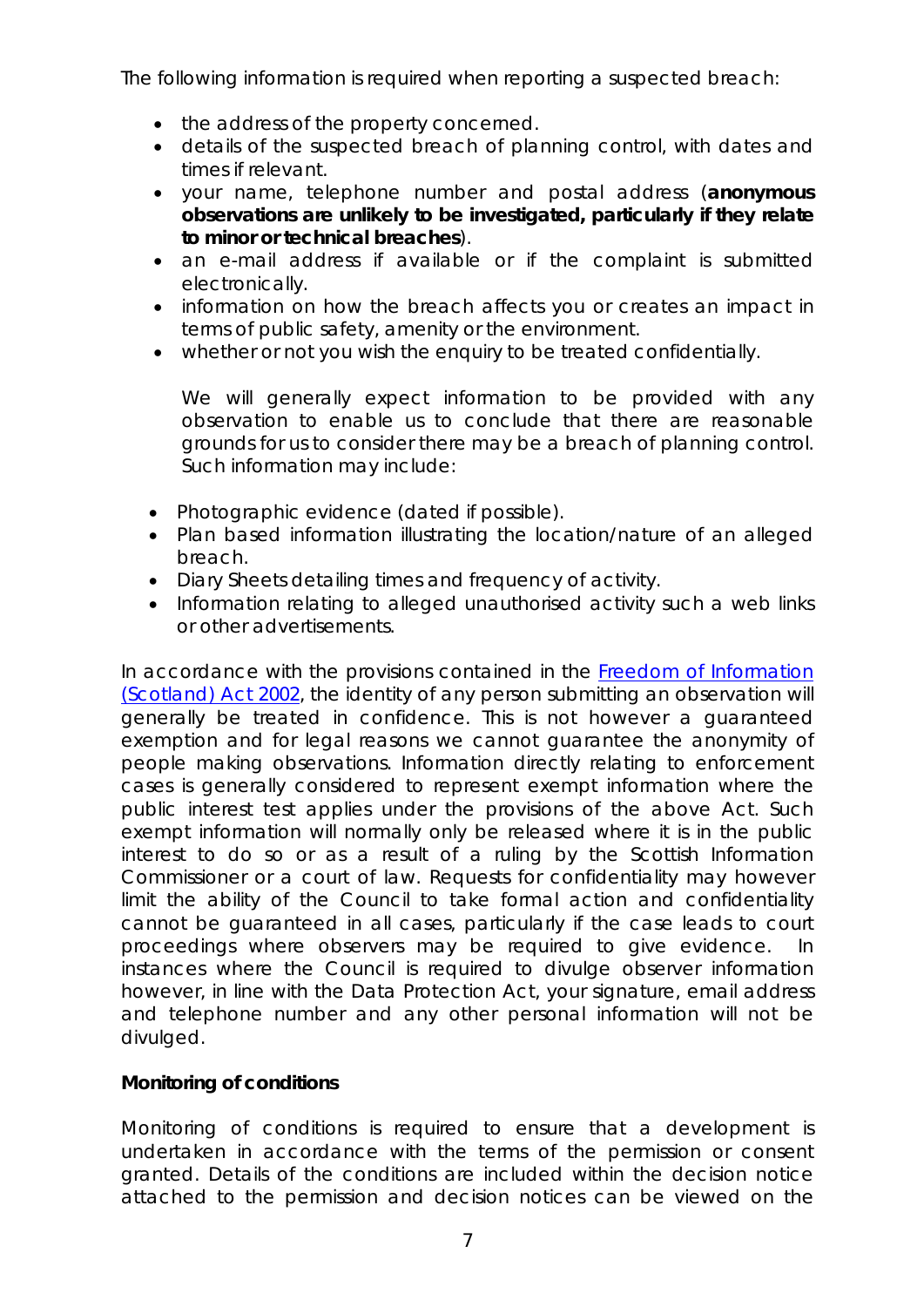Public Access web site. The monitoring of conditions is undertaken by the Council's Development Standards team. Breaches of conditions are investigated in the same way as other breaches of planning control.

When members of the public consider that conditions attached to a permission or consent are not being complied with, or have not been discharged in a satisfactory way, then this information should be provided to the Planning Enforcement service using the contact methods highlighted above. The large number of permissions granted each year means that public observation can play a role in the conditions monitoring process.

# **Next Steps**

When information is received by the Planning Enforcement team on a possible breach of planning control, the information will be checked to ensure that it does constitute a breach and that it includes all the detail required to initiate an investigation. If the information suggests that a breach of planning control has occurred, then the observation will be registered, an enforcement case opened and formal acknowledgement will be sent to the person who made the observation. Observers will also be notified of the outcome of the case.

Some complaints relating to matters such as neighbour or civil disputes or business competition relate to matters over which the Planning service has no control and such matters cannot be investigated by the Planning Enforcement team. The observer will be informed when this is the case. Where appropriate, a referral to other relevant services may be offered by the Planning Enforcement team where appropriate.

Anonymous observations cannot receive any response and may not be taken forward as a case if it is determined that the activities reported do not amount to a significant breach of control that warrants investigation or action. The matter of how an observer is affected by a reported breach is often a determining factor in whether to proceed with action and this assessment often cannot be made where observation is made anonymously.

# **Service Standard**

If preliminary checking of an observation suggests a breach of planning control that merits further investigation and/or action, it will be registered. Once registered, a written or e-mail acknowledgement will be sent to the person who made the observation within 10 working days. The acknowledgement will include a reference number and contact details for the investigating officer. You will be informed in the same timescale if we do not intend to investigate further.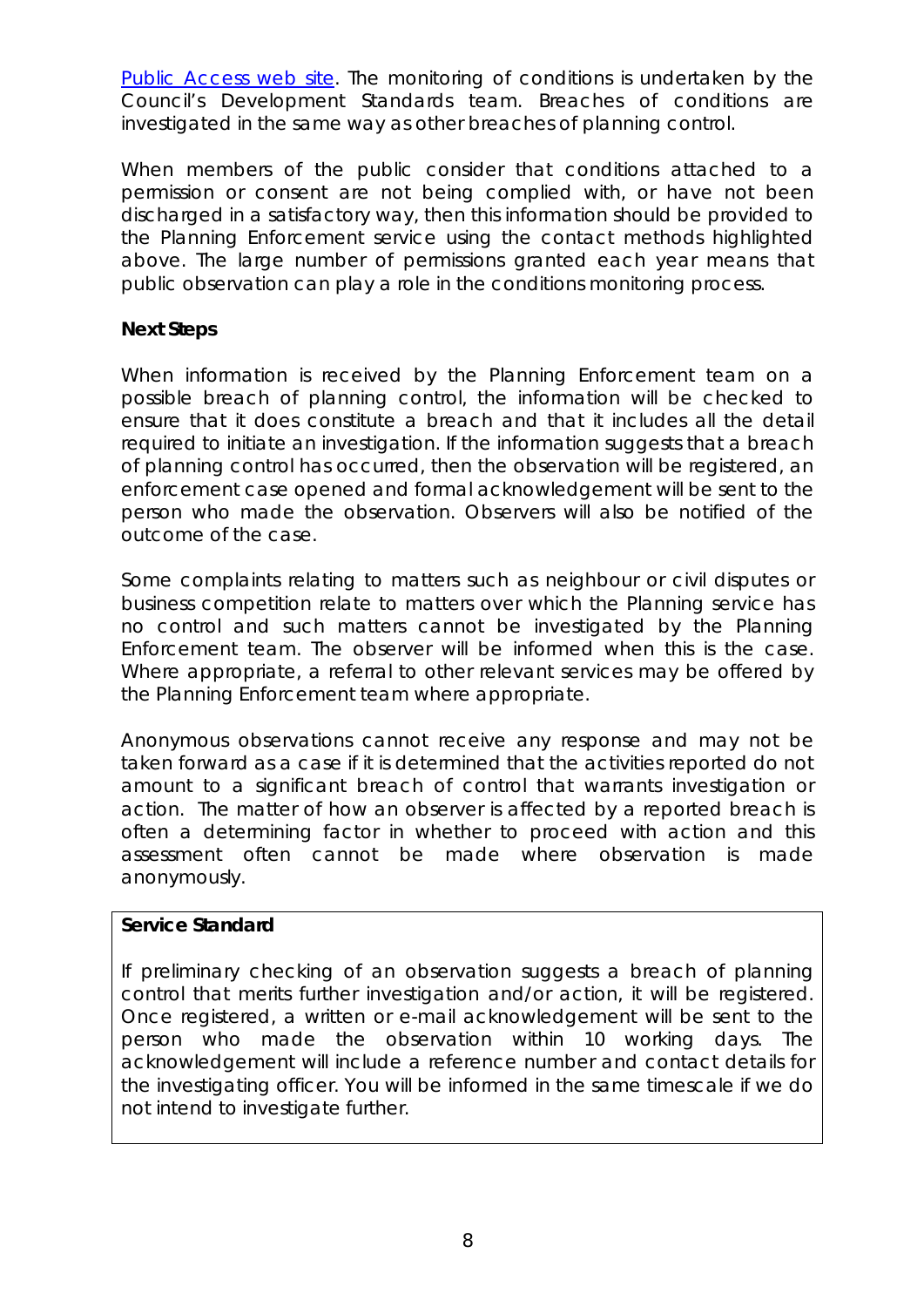# **4. INVESTIGATING POSSIBLE BREACHES OF PLANNING CONTROL**

A priority system is used for investigating possible breaches of planning control. This will be based upon matters such as the effect of the breach, the significance of the site and the nature of the breach of control.

# **Priority Approach**

Priority will be given to significant breaches of planning control including:

- unauthorised development that may adversely affect public safety, amenity or the environment.
- unauthorised development affecting designated sites of nature conservation value.
- breaches of condition where such breaches would potentially lead to an adverse effect on public safety, amenity or the environment.
- damage to listed buildings.
- unauthorised felling of protected trees.

# **Preliminary Investigations**

Where it is established that an observation relates to a potential breach of planning control, an investigation begins with an enforcement officer visiting the site; this will normally be within 20 working days of receipt of the complaint with priority given as detailed above. In more serious cases the site will be inspected as soon as is reasonably practicable (usually within 5 working days). Observers should however be aware that Planning Enforcement is not an emergency service and an emergency response is unlikely in most circumstances.

The length of time required to resolve a case or to take action can be affected by a number of factors. This can include for example, where evidence must be collected and verified over a period of time; to allow negotiations to take place; or for formal procedures to be concluded. This can include delay caused by establishing who is responsible and who owns the land. Similarly, a landowner may submit a retrospective planning application; either voluntarily or as requested by the planning authority in order to attempt to regularise the breach of control; or an appeal may be submitted against a decision of the Planning Authority.

If formal action is taken against a developer, it should be noted that, for the majority of enforcement notices, the recipient has a right of appeal to Scottish Ministers and this is often a contributory factor to the length of time that can be taken to remedy a breach of planning control. For more information in relation to formal powers available to the Council to deal with breaches of planning control, please see Section 8.

The Council recognises that delays can be a source of considerable frustration to those submitting information, particularly if they consider their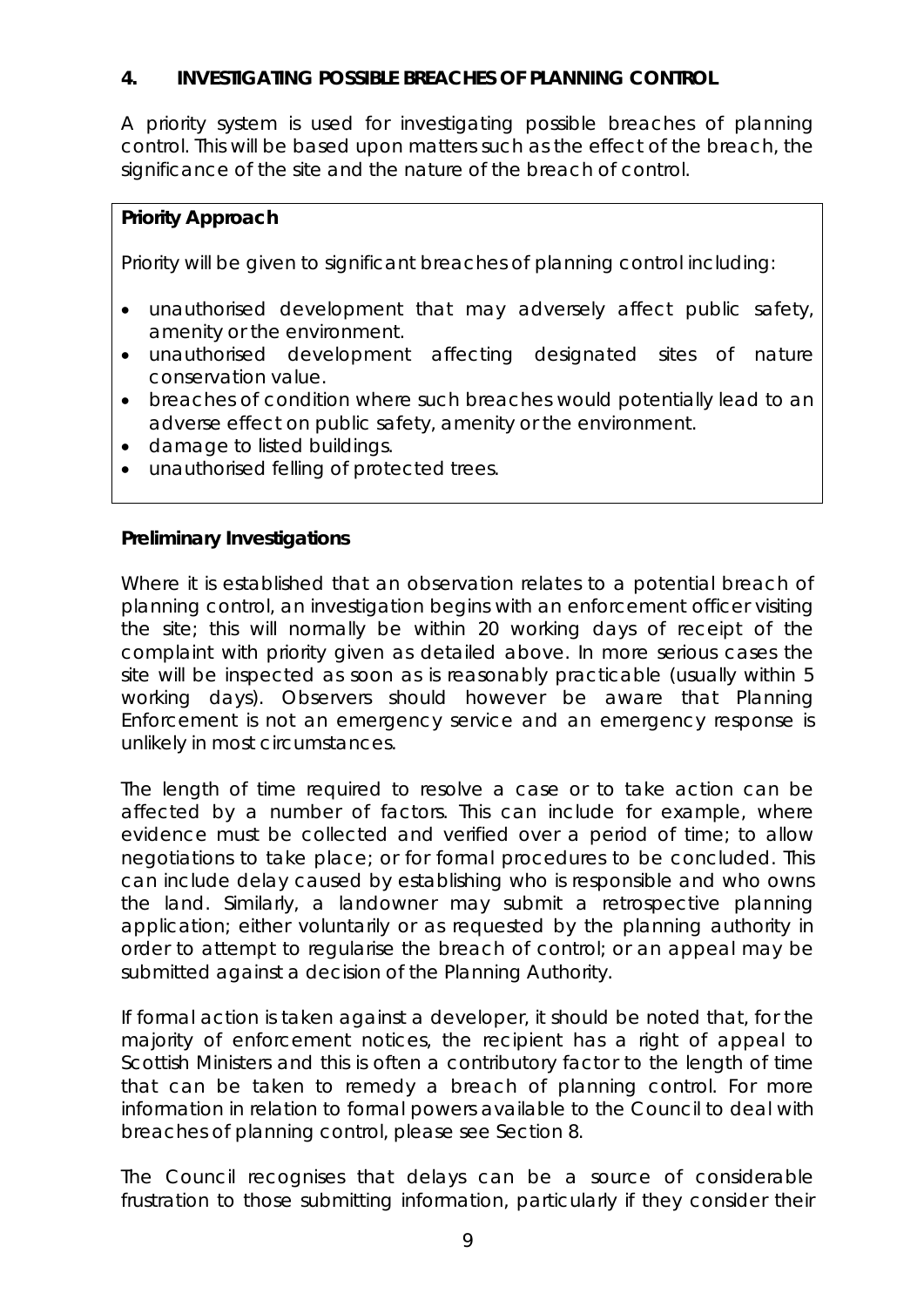amenity is affected. Consequently, we will aim to keep interested parties informed of significant stages in the progress of a case but they may also wish to contact the case officer for a more regular update.

In instances where a property or land has been subject to an enforcement investigation and no breach has been identified or no action has been required to be taken, the owners or occupiers of such property may be unaware that an investigation has been undertaken. In such circumstances, owners or occupiers will be made aware that an investigation has been undertaken where they are readily identifiable.

| <b>Service Standard</b>                                                                                                                                                                                       |                                                                                                                                                                                                                                                                                        |
|---------------------------------------------------------------------------------------------------------------------------------------------------------------------------------------------------------------|----------------------------------------------------------------------------------------------------------------------------------------------------------------------------------------------------------------------------------------------------------------------------------------|
| <b>Action</b>                                                                                                                                                                                                 | <b>Additional Information</b>                                                                                                                                                                                                                                                          |
| Acknowledge<br>the<br>observation in<br>writing<br>within 10 working days                                                                                                                                     | The acknowledgement letter or e-mail will<br>contain the Enforcement Case reference number<br>and the contact details for the investigating<br>officer                                                                                                                                 |
| Visit and inspect the site<br>within 10 working days                                                                                                                                                          | Priority will be given to significant breaches and<br>those will generally be visited as soon as possible.                                                                                                                                                                             |
| Provide<br>updates<br>to<br>interested parties<br>at<br>significant stages in the<br>enforcement process.<br>However, if you want<br>regular updates,<br>you<br>should contact<br>the<br>case officer direct. | It can often take some time to establish the<br>nature of a breach and who is responsible.<br>For cases which last more than 2 months we will<br>contact the person who made the<br>initial<br>observation to provide an update on<br>any<br>notable progress in relation to the case. |
| interested<br>Advise<br>parties within 10 working<br>days<br>when<br>an<br>enforcement<br>case<br>İS<br>closed and publish a<br>report that sets out why<br>the case<br>has<br>been<br>closed.                | to establish<br>It<br>time<br>may take<br>some<br>an<br>appropriate and proportionate course of action<br>in respect of the breach.<br>If any legal proceedings are required, this may<br>lead to significant delays in the process.                                                   |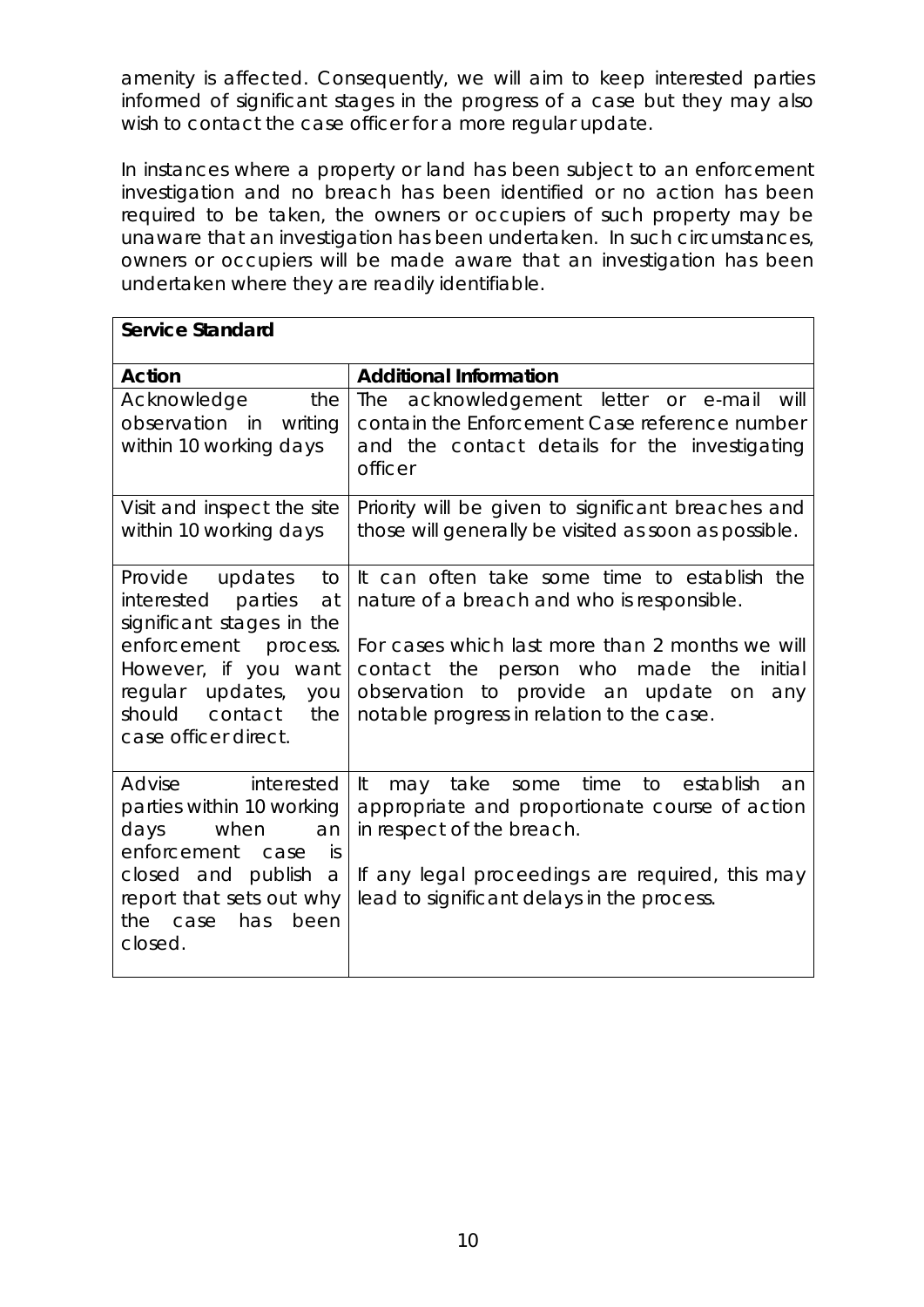# **5. ACTING ON BREACHES OF PLANNING CONTROL**

In some cases, action may not be appropriate, even though planning controls have been breached. As stated previously, the purpose of planning enforcement is to resolve problems, not punish mistakes. Enforcement action will only be taken when it is in the wider public interest and planning enforcement powers will not be used to protect the interests of one party against another. The planning authority must consider each case on its merits and decide on the most appropriate solution in planning terms. The Council is unlikely to take formal action, for example, in respect of developments which, in planning terms, are seen to be acceptable. Additionally, planning enforcement powers will not be utilised in cases where there are other available means of addressing a complaint e.g. through the use of roads legislation or statutory nuisance complaints procedures or through the enforcement of lease conditions. The Planning Enforcement Team will liaise with other services as appropriate to determine the most appropriate course of action depending on the nature of the issue that has been reported.

The Council has discretion on whether to take enforcement action in any given situation and various options are available in that regard. The following guidelines set out the basis on which the Council will make such decisions. However, it must be noted that circumstances and levels of impact vary between cases and it is not possible to make a rigid set of procedures which will apply in all cases.

# **WHERE DEVELOPMENT IS CARRIED OUT WITHOUT PLANNING PERMISSION OR LISTED BUILDING CONSENT**

**Development has been carried out without permission or consent but it is considered that planning permission or listed building consent should be granted without conditions.** 

**Action:** The Council will exercise discretion regarding whether a retrospective application should be requested. In some cases where an identified breach is minor in nature, a planning application may not be requested and the case will be closed. However, advice may be given as to the property implications of not obtaining the necessary permission at that time.

#### **Development has been carried out without permission or consent and it is considered by the Council that although the development is currently unacceptable, it could be made acceptable by alterations or the imposition of conditions.**

**Action:** discussion will take place with the developer to agree the terms of a retrospective application which will be invited and a period of 8 weeks allowed for submission. If the developer refuses to cooperate within that time the Council will then proceed to consider whether it is appropriate to take enforcement action within the statutory time limits. Usually, in the case of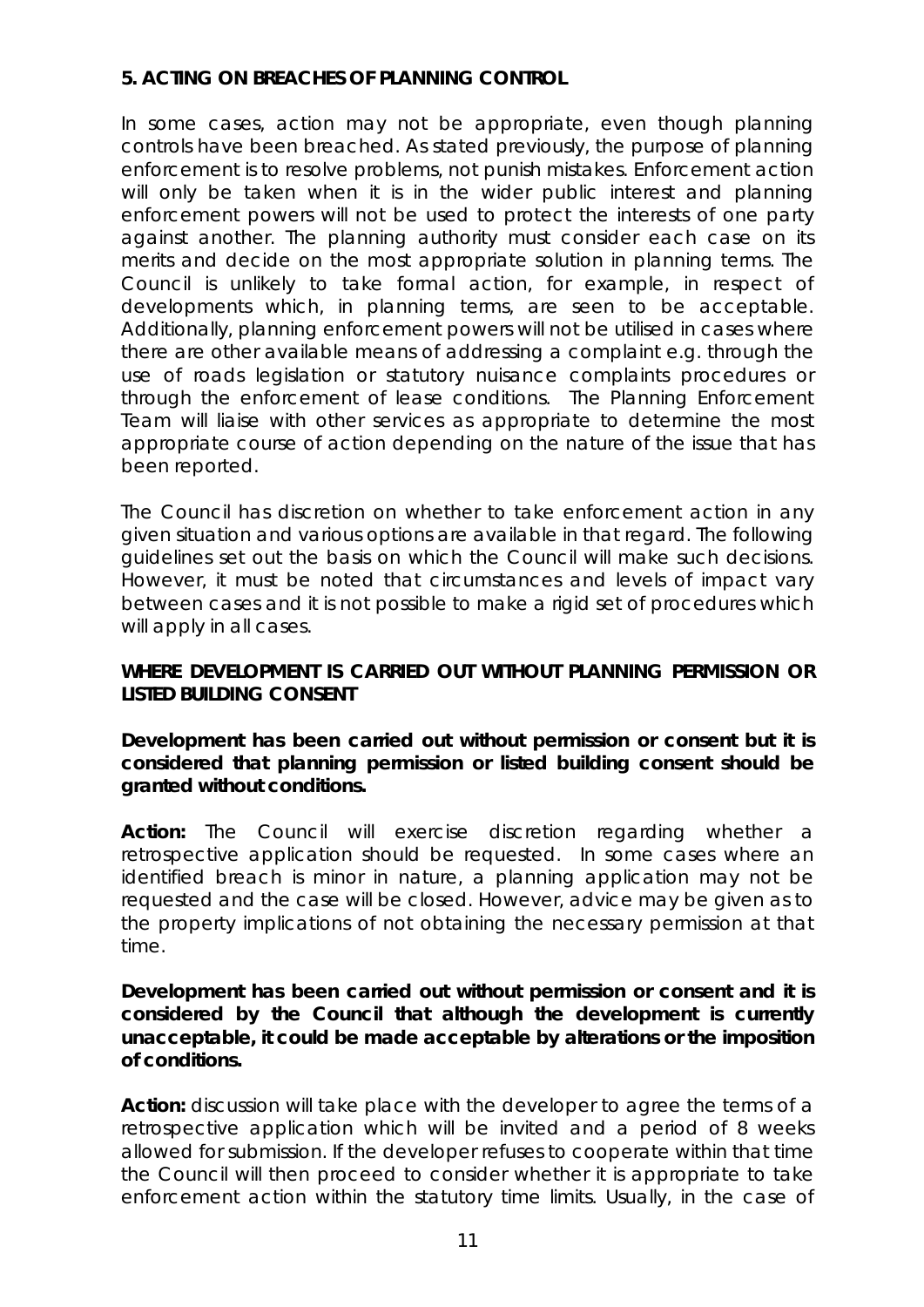Planning Permission, the first action will be to serve a Section 33A Notice and require submission of an application within 28 days of the serving of the Notice. Failure to apply may result in the serving of an Enforcement Notice requiring the removal or dismantling of the development within a period of time appropriate to the circumstances.

### **Development has been carried out for business purposes and it is considered by the Council that it is unacceptable in its current position but would be acceptable in an alternative location.**

**Action:** Discussion and negotiation will take place and an application will be invited for an alternative site and any enforcement action will be held in abeyance for a period of not less than 28 days to allow relocation. If the developer refuses to cooperate then the Council will proceed to take enforcement action if it is appropriate in the circumstances. The period for compliance with any notice will vary with the circumstances of the business, its impact on wider amenity and the need to preserve employment.

# **Development has been carried out without permission or consent and it is considered by the Council that it is unacceptable and has no potential to be made acceptable by alteration or the use of conditions.**

**Action:** The developer will be requested to remove the development or cease the unauthorised use and agree a timetable for this to take place, which will normally be no more than 28 days for changes of use or the siting of temporary buildings, or no more than 12 weeks for operational development. The submission of a retrospective application will be discouraged. If the developer refuses to cooperate within the prescribed period, the Council will then proceed to consider whether it is appropriate to take enforcement action within statutory time limits.

# **Commercial activity in domestic premises.**

**Action:** Where these uses involve no more than a single room, do not involve callers or deliveries, and there is no associated commercial signage, it is unlikely that formal action will be taken. However, the operator may be required to make application for a Certificate of Lawfulness. In all other cases an application for planning permission will be sought and if not forthcoming, an enforcement notice will be issued.

#### **Partially developed sites.**

**Action:** The Council will use its Completion Notice powers sparingly and will generally not intervene other than to work proactively with site owners to encourage the resumption of development either in its original form or as an amended scheme.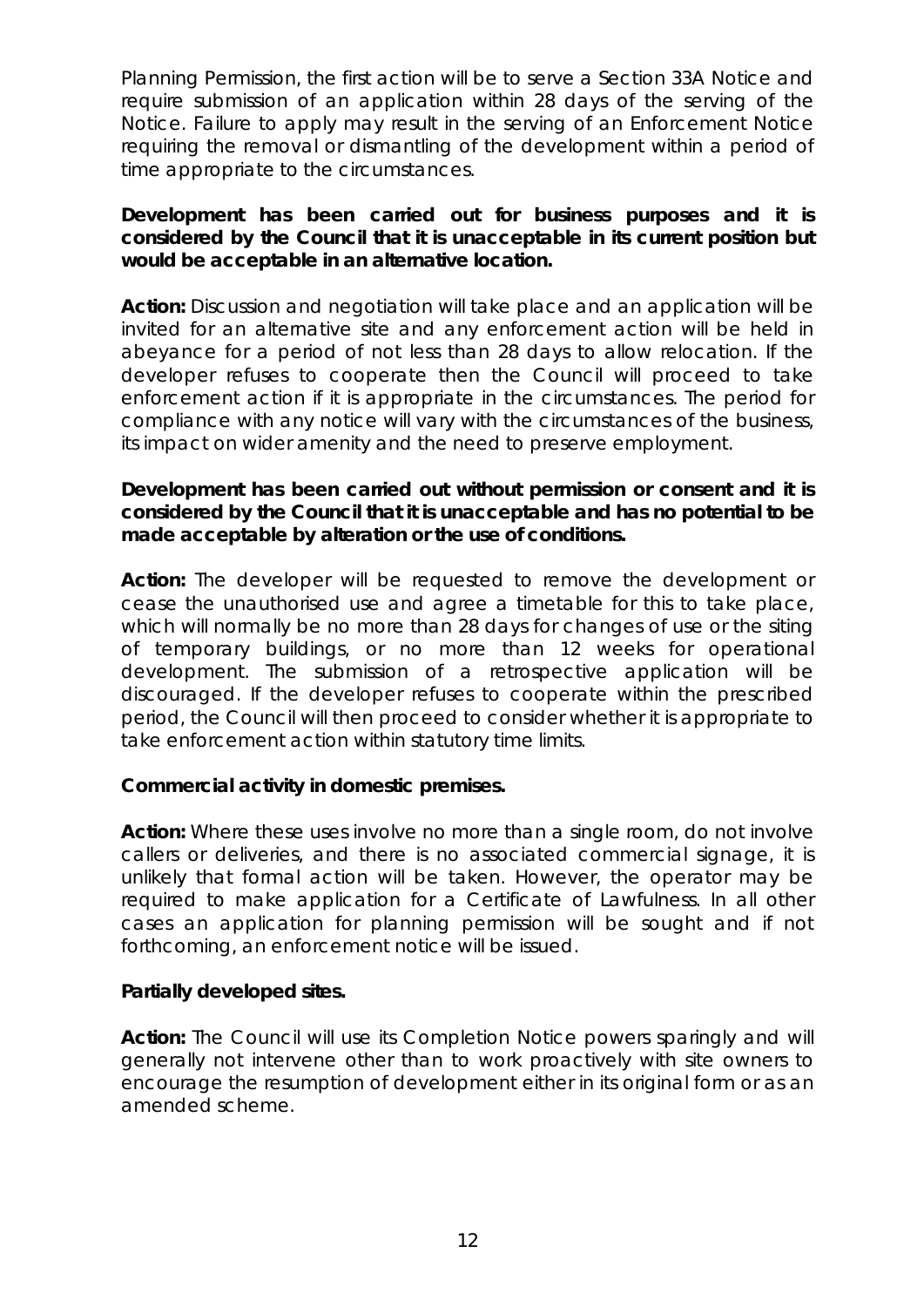### **WHERE DEVELOPMENT IS CARRIED OUT NOT IN ACCORDANCE WITH APPROVED PLANS OR DRAWINGS, CONTRARY TO THE TERMS OF A PLANNING PERMISSION OR LISTED BUILDING CONSENT OR IN BREACH OF CONDITIONS ATTACHED TO A PLANNING PERMISSION**

#### **If the deviation from the planning permission is non-material.**

**Action:** An application for a non-material variation will be requested to regularise the situation but no action will be taken if no submission is made. Advice will be given as to the property implications of not obtaining the appropriate authorisation for the variation to the permission.

# **If the deviation is material or more significant but likely to be found acceptable.**

**Action:** A planning permission or listed building consent application will be requested to regularise the situation but depending on the nature of the breach no action may be taken if no submission is made. Advice will be given as to the property implications of not obtaining the appropriate consent.

### **If the deviation is significant and/or is unlikely to be found to be acceptable without alterations or new or modified conditions being imposed.**

**Action:** A planning permission or listed building consent application for an appropriately amended scheme will be requested, to be submitted within 28 days. If the developer refuses to cooperate the Council will then proceed to consider whether it is appropriate to take enforcement action, and if so, will take action normally within a further 28 days.

#### **The deviation is significant and does not have the potential to be made acceptable.**

**Action:** The developer will be instructed to carry out the development strictly in accordance with the planning permission or listed building consent and usually given a period of 28 days to comply. The submission of a retrospective application will be discouraged. If the developer refuses to cooperate by the stipulated deadline the Council will then determine whether it is appropriate to take enforcement action within a further 28 days. The period given for compliance with the planning permission, or listed building consent, or ceasing the activity will depend on the severity of impact on the environment and wider public interests.

**Formal enforcement action will be taken selectively and usually where, in the opinion of the Council, the breach of planning control is significant and would unacceptably affect public amenity or the amenity of a property or properties, public safety or the use of land and buildings meriting protection in the public interest. The action taken must be proportionate to the breach. The Council will consider seeking an interdict or taking direct action where such actions are merited.**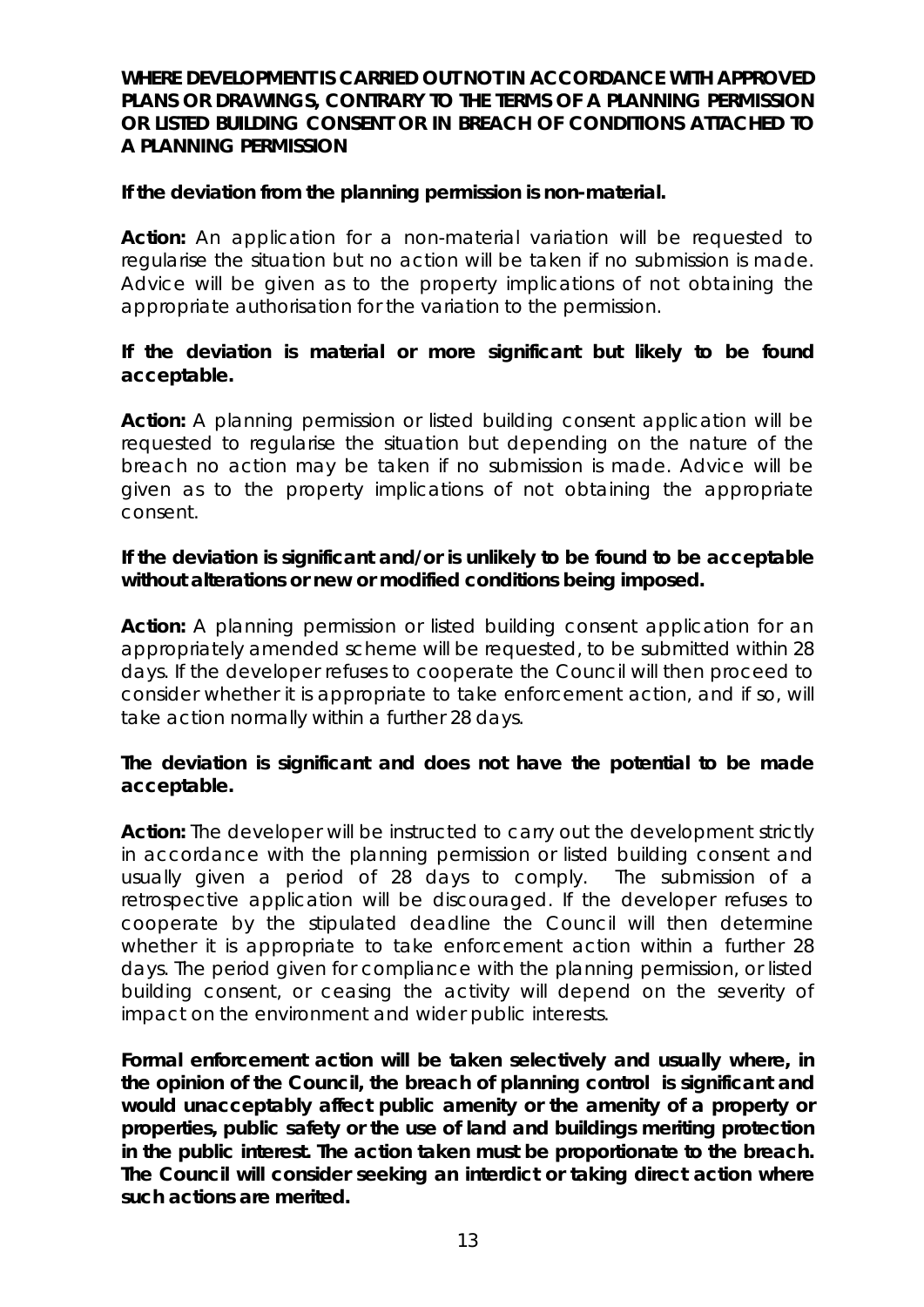# **Service Standard**

Where a planning breach cannot be resolved and action is justified, a formal notice will be served. This will usually be either an enforcement notice or a breach of condition notice or any other type of formal notice as appropriate to the circumstance. The Council will usually write to the developer in advance of serving any notice warning of the intention to do so. Thereafter, the recipient of the notice will be advised as to what action is required, the timescales involved and the available options to resolve the issue.

Failure to comply with a notice may result in the planning authority taking further action. This can include a range of possible options including:

- referring the case to the Procurator Fiscal for possible prosecution;
- carrying out work and charging the person for the costs involved; and
- seeking a Court interdict to stop or prevent a breach of planning controls.

For more detail, see the Enforcement Powers section at the end of the Charter in Section 8.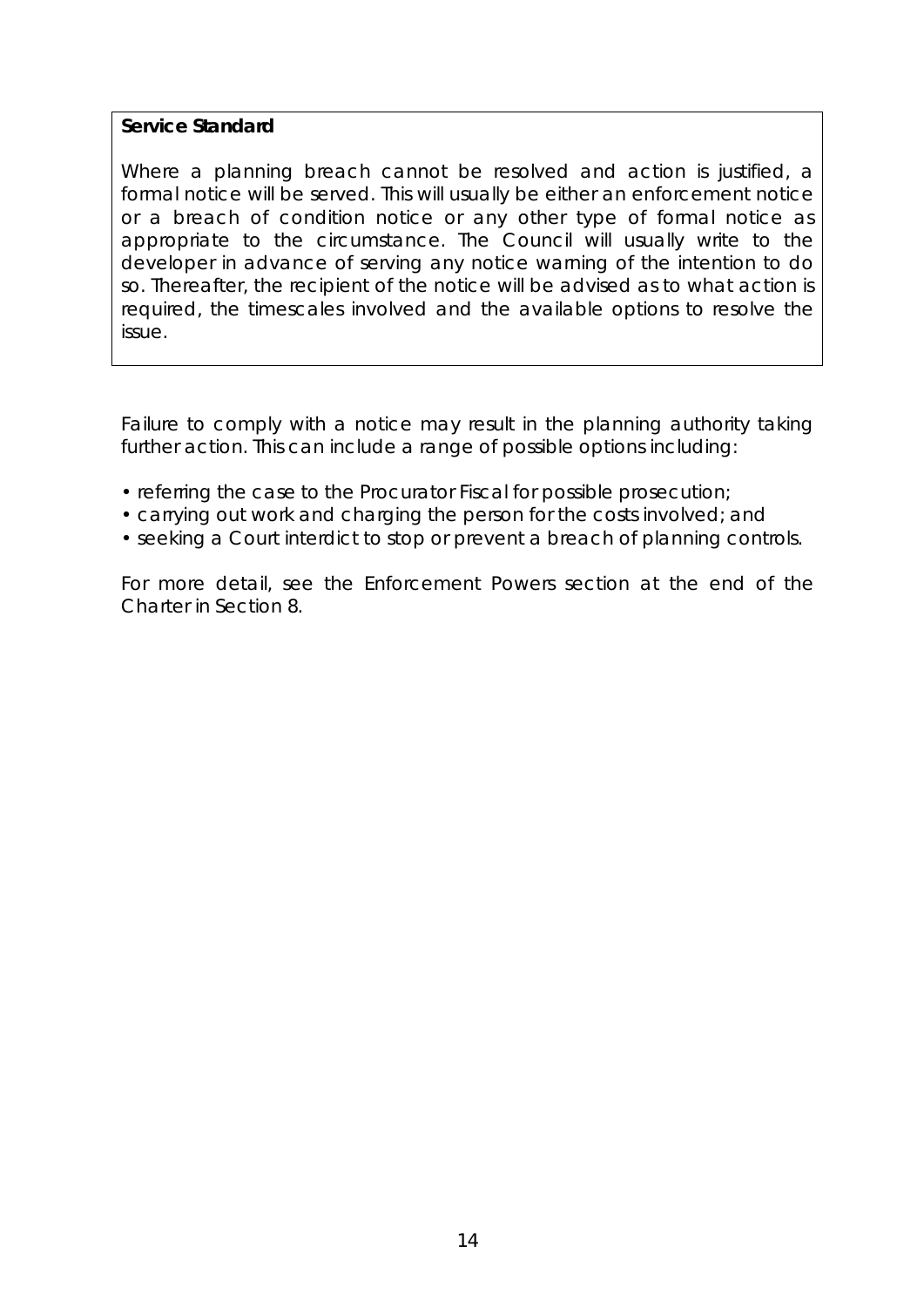### **6. INFORMATION ON VALID ENFORCEMENT NOTICES AND OTHER MATTERS RELEVANT TO PLANNING ENFORCEMENT**

#### **Planning Register**

Details of Enforcement Notices, Breach of Condition Notices and Stop Notices are entered into an Enforcement Register which forms part of the Planning Register. These Registers are available to view online at the Council's Public Access website.

#### **Powers of Entry**

The Council has powers that allow officials to enter land, including land adjacent to the site of an alleged breach, to:

- establish if there has been a breach of planning control;
- check if there has been compliance with a formal notice;
- check if a breach has been satisfactorily resolved.

#### **Time Limits on Enforcement Procedures**

Enforcement action has to be taken within strict time limits and in some cases the Council is time-barred from taking enforcement action.

- **A four year limit** this applies to "unauthorised operational development" (the carrying out of building, engineering, mining or other operations in, on, over or under land) and change of use to a single dwellinghouse. After four years following the breach of planning control, the development becomes lawful, and no enforcement action can be taken.
- **A ten year limit** this applies to all other development including change of use (other than to a single dwellinghouse) and breaches of condition. After ten years, the development becomes lawful if no enforcement action has begun.

**Owners of properties or land that is subject of development that does not benefit from planning permission for a particular development or use, but which is immune from enforcement action by virtue of the above limitations are advised to obtain a Certificate of Lawfulness in order to ensure that the lack of demonstrable permission or consent does not unduly effect future property transactions.**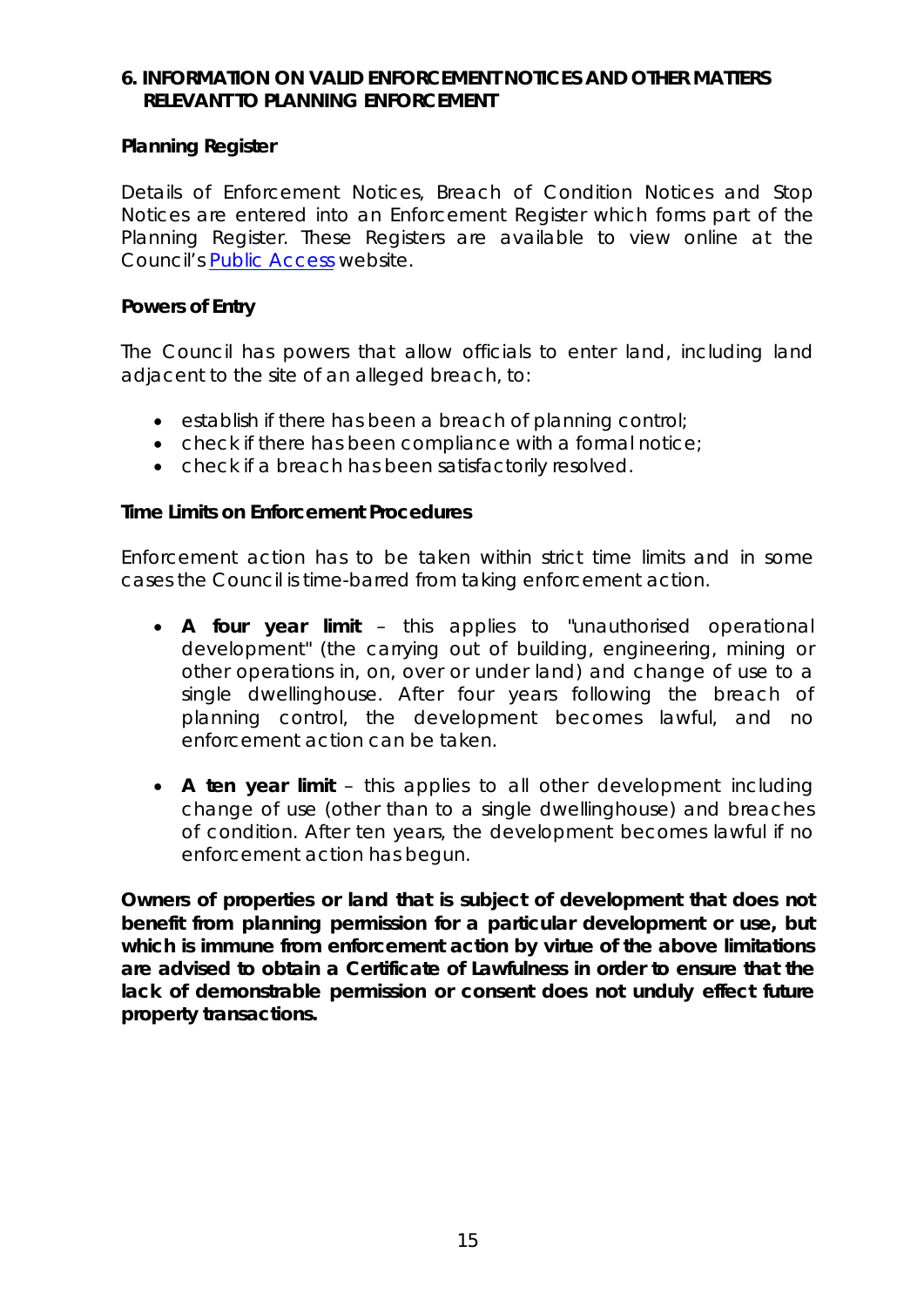# **7. ENFORCEMENT AND ADVERTISING**

The display of advertisements (including any structure on which they are mounted) is covered by the Town and Country Planning (Control of Advertisements) (Scotland) Regulations 1984. Many advertisements are displayed with what is called 'deemed consent' which means they do not require formal consent if they meet the criteria and conditions set out in the regulations. One of these conditions is that the landowner has given permission for the advertisement to be displayed on their land.

Displaying an advertisement in contravention of the regulations is an offence and, if convicted in court, an offender can be fined. The court can impose further fines for each day the breach of the regulations continues.

The Council has the power to serve an Enforcement Notice. This specifies a time period (normally 28 days) for compliance with the notice. However, this period can be reduced to seven days if the Council believes there is an urgent need for the advertisement to be removed or altered in the interests of public safety, **or** if the advertisement can be removed without any other work being required.

An Enforcement Notice can also require that a particular piece of land should not be used to display advertisements. This remains in force even if the original advertisement is removed. Any subsequent advertising on this site would amount to a breach of the notice.

The Council also has powers to remove or destroy placards and posters that do not have planning permission or deemed consent. If the person who put up the poster can be identified, they have to be given at least two days' notice that the Council intends to take the poster down. If they cannot be readily identified, then the advert can be removed immediately.

Council officials can enter unoccupied land, if necessary, to remove an advertisement. However, they have no powers to remove advertisements displayed within a building to which there is no public access.

The Council has no powers to control the actual content of an advertisement. Any complaints about this should be made to the Advertising Standards Authority.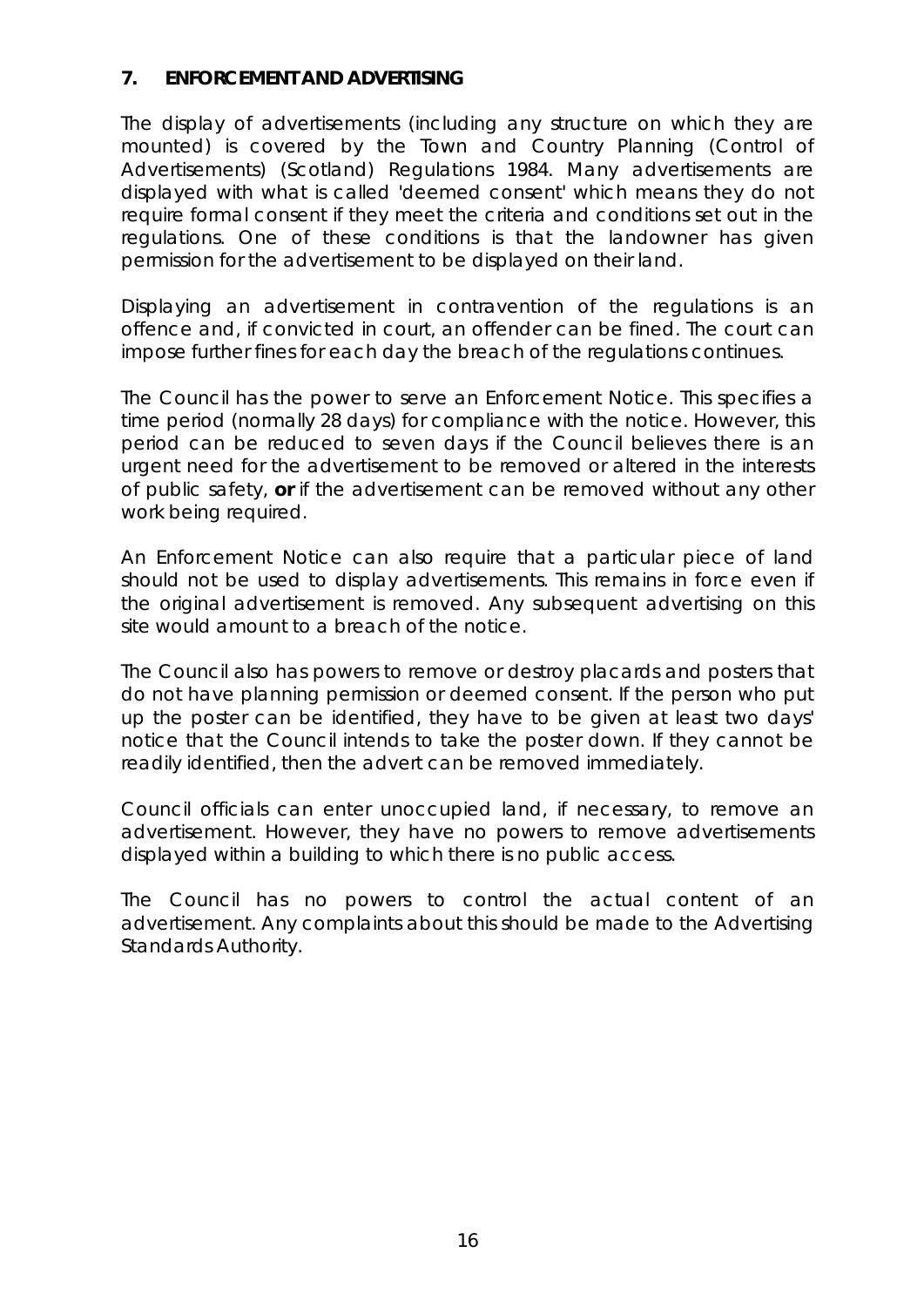# **8. ENFORCEMENT POWERS**

The Planning Enforcement powers available to Angus Council are set out in Part VI of the Town and Country Planning (Scotland) Act 1997 (as amended) and in Chapter IV of the Planning (Listed Buildings and Conservation Areas) (Scotland) Act 1997. The Planning Acts are available from HMSO, 71 Lothian Road, Edinburgh and at www.scotland-legislation.hmso.gov.uk.

Government policy on planning enforcement is set out in *Circular 10/2009: Planning Enforcement*.

# **Types of Notice:**

**Breach of Condition Notice (under Section 145 of the Town and Country Planning (Scotland) Act 1997 (as amended))** – makes provision for enforcing the conditions to which any planning permission is subject. It is effective on the date of service. It may be used as an alternative to an enforcement notice (see below) and is served on any person carrying out the development and/or any person having control of the land. There is no right of appeal against this notice. Those receiving the notice may make representations to the planning authority if they believe the notice to be unreasonable. Summary prosecution in Court is available for contravening a breach of condition notice.

**Enforcement Notice (Section 127 – 129 of the Town and Country Planning (Scotland) Act 1997 (as amended))** – this is generally used to deal with unauthorised development but can also apply to breach of planning conditions. There are similar notices and powers to deal with listed buildings (see below), and advertisements. An Enforcement Notice will specify a time period to take effect (a minimum of 28 days – however note separate section on advertisements) and the steps that must be taken to remedy the breach and the time for this to be completed.

There is a right of appeal and the terms of the notice are suspended until a decision is reached. Failure to comply with an Enforcement Notice within the time specified is an offence and may lead to a fine of up to £50,000 upon conviction in the Sheriff Court. Failure to comply may also result in the Council taking **Direct Action** to correct the breach (see other powers below).

**Fixed Penalty Notice (Sections 136A and 145A of the Town and Country Planning (Scotland) Act 1997 (as amended))** – where an Enforcement Notice (or Breach of Condition Notice) has been served and has not been complied with, the Council can serve a Fixed Penalty Notice (FPN) on the recipient of the notice. The fine is £2000 for a FPN relating to a planning Enforcement Notice and £300 in respect of failure to comply with a Breach of Condition Notice. There is no right of appeal against a FPN although timeous payment prevents the Council from reporting non-compliance with the original notice to the Procurator Fiscal. A FPN will not remedy a breach of planning control.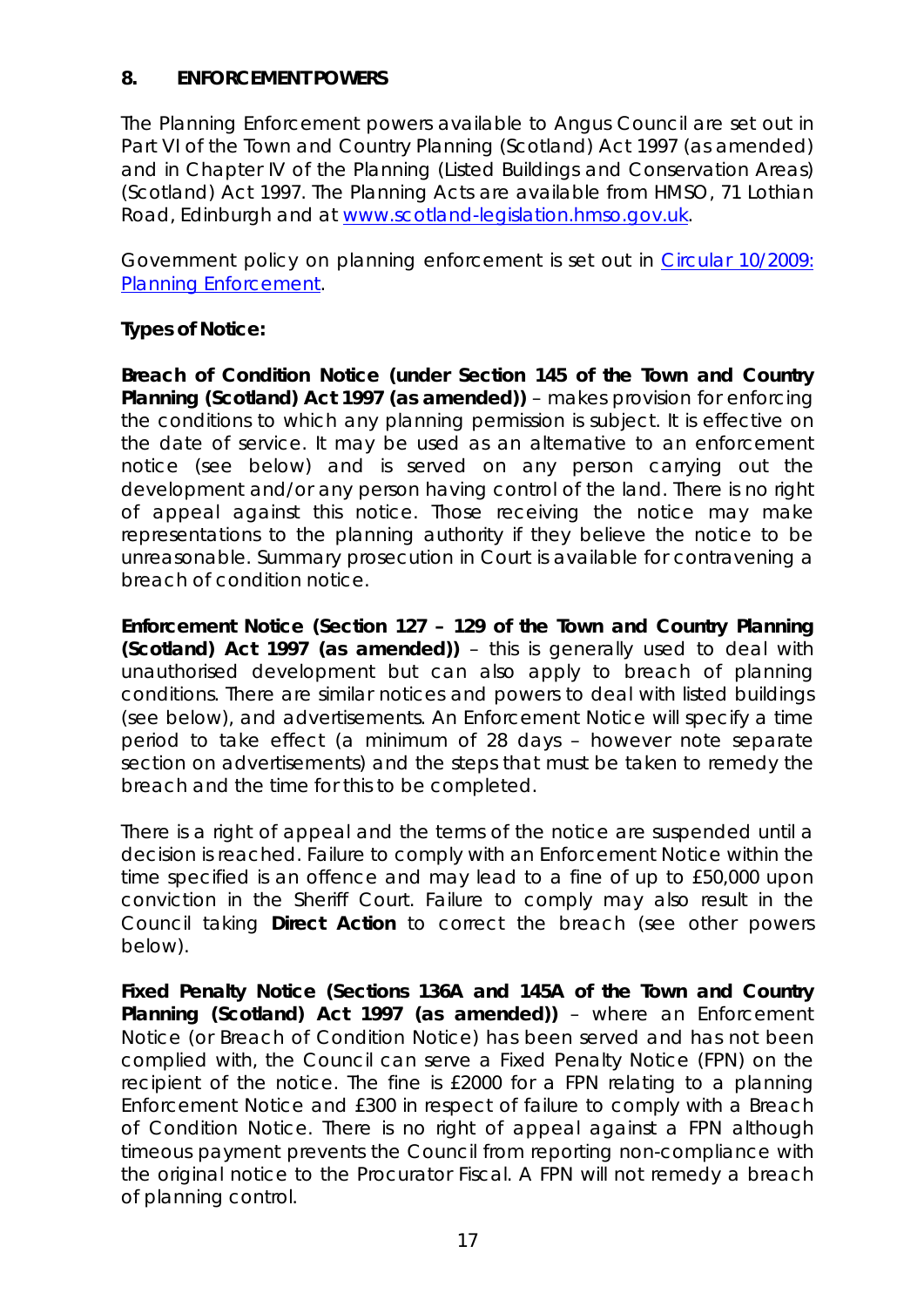**Listed Building Enforcement Notice (Section 39A (5) and (13) of the Planning (Listed Buildings and Conservation Areas) (Scotland) Act 1997)** – this must be served on the current owner, occupier and anyone else with an interest in the property. The procedures are similar to those outlined above. The notice must specify the steps to be taken to remedy the breach and a final date for compliance. Failure to meet the terms of the notice by the date specified is an offence. There is the right of appeal to Scottish Ministers against the notice. Breaches of listed building control are a serious matter. It is a criminal offence to undertake unauthorised works to demolish, significantly alter, or extend a listed building. In certain circumstances, this could lead either to a significant fine or imprisonment.

**Stop Notice (under Section 140 of the Town and Country Planning (Scotland) Act 1997 (as amended))** – this is used in urgent or serious cases where unauthorised activity must be stopped, usually on grounds of public safety. When a Stop Notice is served, the Planning Authority must also issue an Enforcement Notice. There is no right of appeal against a Stop Notice and failure to comply is an offence. An appeal can be made against the accompanying Enforcement Notice. If a Stop Notice is served without due cause, or an appeal against the Enforcement Notice is successful, the Council may be required to pay compensation. The use of Stop Notices therefore needs to be carefully assessed by the Council. There is no right of appeal against a Stop Notice and failure to comply with its terms is an offence.

**Temporary Stop Notices (under Section 144A of the Town and Country Planning (Scotland) Act 1997)** – in certain cases where a breach of planning control is considered to have a severe impact on amenity, a temporary Stop Notice can be served. These do not require to be accompanied by an Enforcement Notice and last for a maximum of 28 days.

**Amenity Notice (under Section 179 of the Town and Country Planning (Scotland) Act 1997 (as amended)) -** this allows planning authorities to serve a notice on the owner, lessee or occupier of land which is adversely affecting the amenity of the area. The notice sets out the action that is required to be taken to resolve the problem within a specified time. There is a right of appeal against an Amenity Notice. Such a notice will normally only be used where amenity of the wider area is seriously impacted upon, not for relatively minor instances of untidiness i.e. the condition of the garden of a residential dwellinghouse.

# **Other Powers:**

**Planning Contravention Notice (under Section 125 the Town and Country Planning (Scotland) Act 1997 (as amended))** – this is used to obtain information about activities on land where a breach of planning control is suspected. It is served on the owner/occupier or on a person with any other interest in the land or who is carrying out operations on the land. Those who receive a Planning Contravention Notice are required to provide information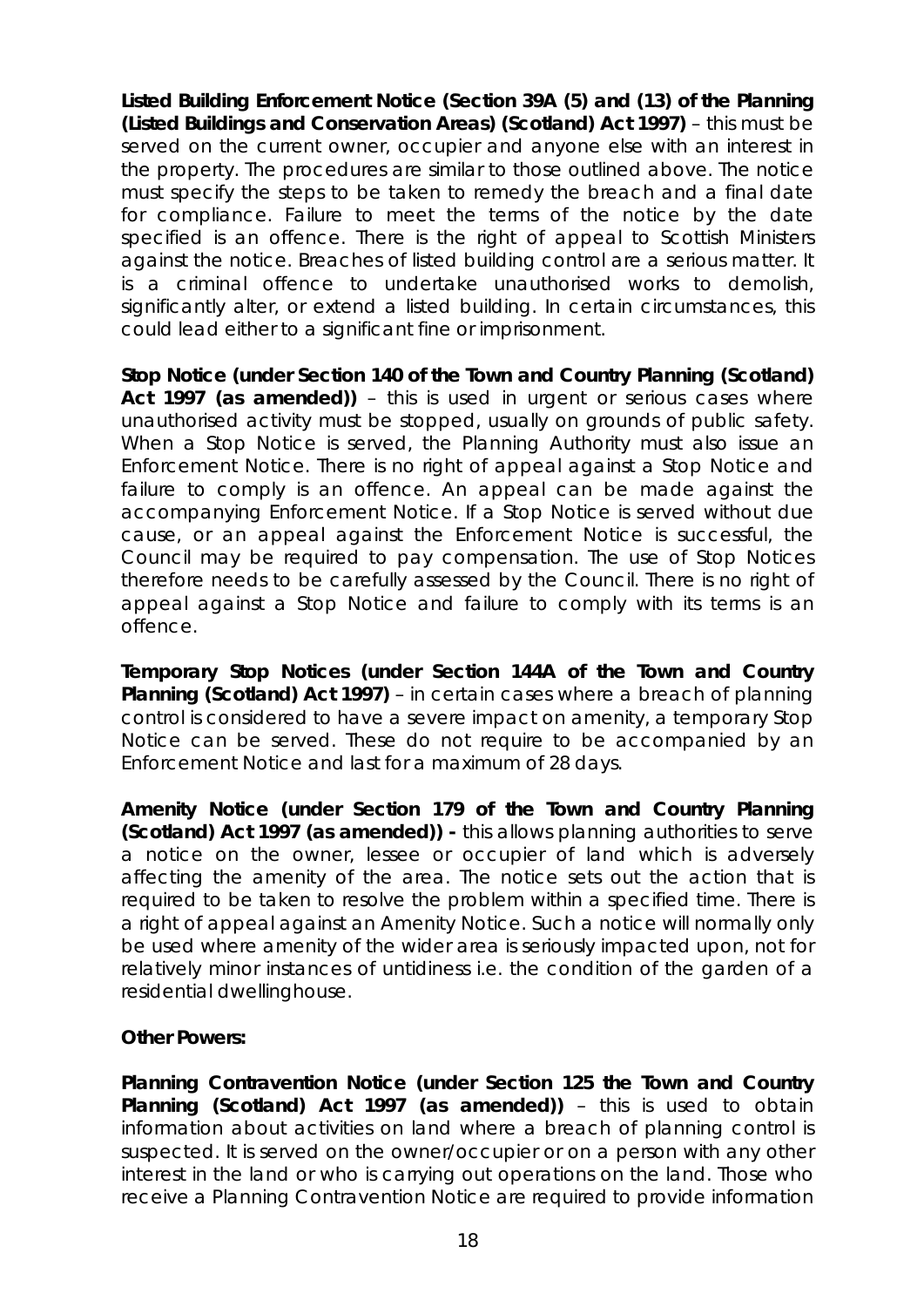about operations being carried out on the land or relating to any conditions or limitations applying to any planning permission already granted. Supplementary information or representations on the matters raised in the notice may also be requested. Failure to comply with the notice within 21 days of it being served is an offence and can lead to a fine in the Courts.

**Requisition for Information Notice (under Section 272 of the Town and Country Planning (Scotland) Act 1997 (as amended)) -** this provides limited powers to obtain information on interests in land and the use of land. Failure to provide the information required is an offence.

**Notice under Section 272 (of the Town and Country Planning (Scotland) Act 1997 (as amended))** – this provides limited powers to obtain information on interests in land and the use of land. Failure to provide the information required is an offence.

**Notice under Section 33A (of the Town and Country Planning (Scotland) Act 1997 (as amended)**) – this provides powers to formally require the submission of an application for planning permission to regulate the breach of planning control. Technically, this constitutes formal enforcement action and extends the period within which other enforcement action may be taken.

**Interdict and Interim Interdict (Section 146 of the Town and Country Planning (Scotland) Act 1997 (as amended))** – an interdict is imposed by the courts and is used to stop or prevent a breach of planning control. Court proceedings can prove costly and the Council normally only seeks interdicts in serious cases or where Enforcement Notices have been ignored in the past. However, the Council can seek an interdict in relation to any breach without having to use other powers first. Breaching an interdict is treated as a contempt of court and carries heavy penalties.

**Direct Action** – failure to comply with the terms of an Enforcement Notice within the time specified can result in the Council carrying out the specified work. The Council may recover any costs it incurs from the landowner.

- Rights of Entry (Sections 156 158 of the Town and Country Planning (Scotland) Act 1997 (as amended) **–** Section 156 enables persons authorised by the planning authority to enter land, where it is suspected that a breach of planning control has occurred, at any reasonable hour without a warrant to ascertain if there has been a breach of planning control on the land or other land or to ascertain whether there has been compliance with any requirements arising from earlier enforcement action.
- Section 157 provides the Council the right to enter land with a warrant issued by a Sheriff if entry is refused.
- Section 158 provides that the Council must produce evidence of their authorisation and state the purpose of their entry before they enter the land.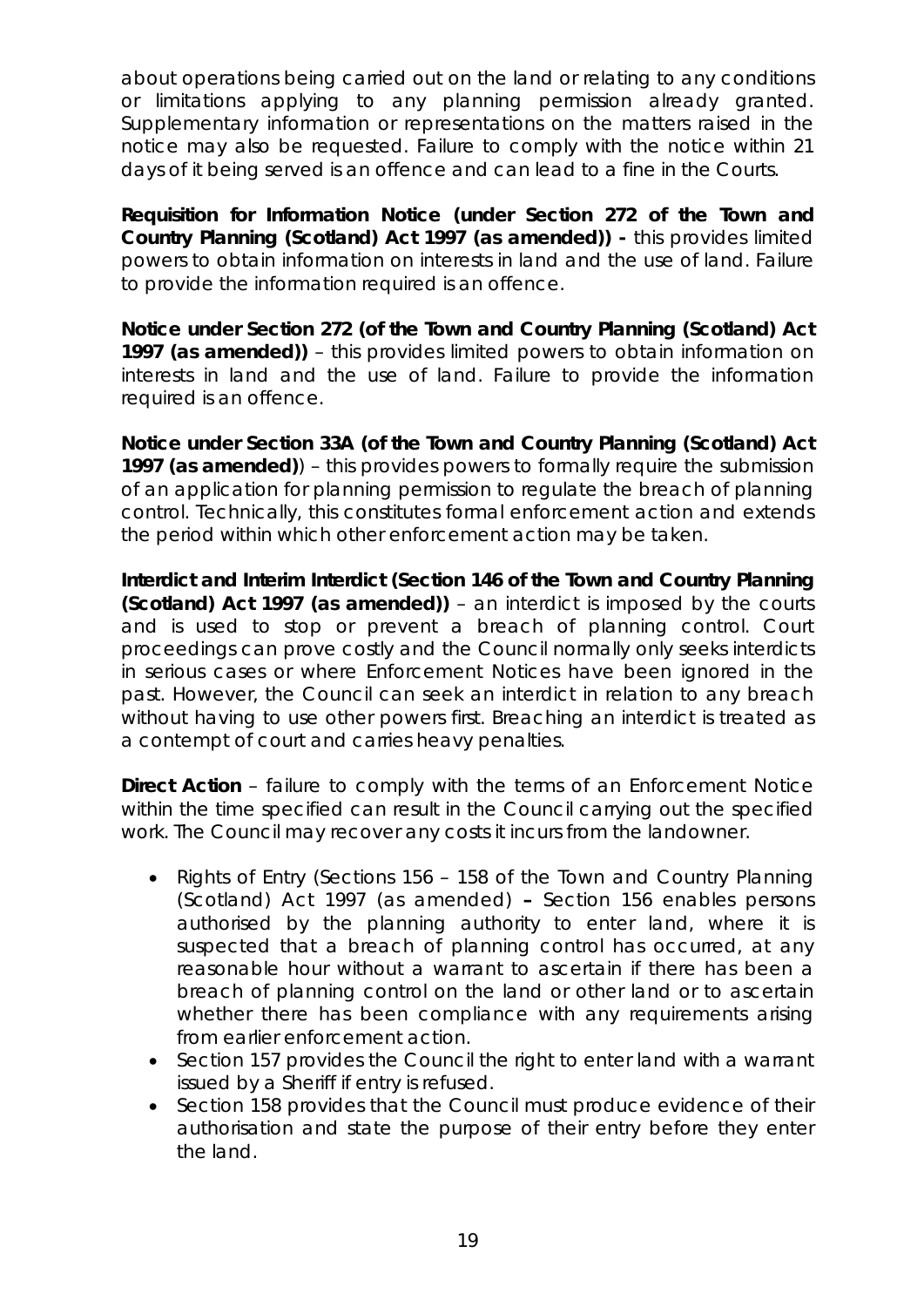# **9. MAKING A SUGGESTION, COMMENT OR COMPLAINT**

# **Improving Our Service to You**

We want to continually improve on our customer care and increase our customers' satisfaction. If you have any comments about how we can improve our service to you can submit comments at https://www.angus.gov.uk/do\_it\_online . If you do not have access to online services you can call ACCESSLine on 03452 777 778.

# **Compliments, Comments and Complaints**

Our aim is to provide all our customers with good quality services and wherever possible deal with your concerns as they arise.

You can record your compliment, comment or complaint via our online form to tell us where we've got things right, help us improve services and sort things out if they've gone wrong.

However we are keen to resolve any problems as soon as possible so if you have a comment or complaint about a service please raise the matter with those delivering that service first of all and we will do our best to help resolve any problem there and then.

If we cannot resolve a problem immediately; within the agreed service standards; or to your, satisfaction or if you have a complaint about how you have been treated we will record your complaint and give you our formal response within 10 days. If we cannot respond within that timescale, we will inform you when we will be able to provide you with a response.

Our aim is to work things out so we want you to tell us if you are satisfied with the outcome of your complaint or wish us to take further action and have the matter investigated by a senior officer or ultimately the Chief Executive. Full details of the Council's formal complaints procedure can be viewed online.

# **Scottish Public Services Ombudsman**

If a customer is not satisfied with the Council's internal investigation and response to their complaint, they can refer the matter to the Scottish Public Services Ombudsman for attention where appropriate. The Ombudsman offers an independent national service and while complaints can be made to the Ombudsman any time, an investigation will usually only be made by the Ombudsman if the Council complaints procedure has been exhausted.

Complaints should be made to: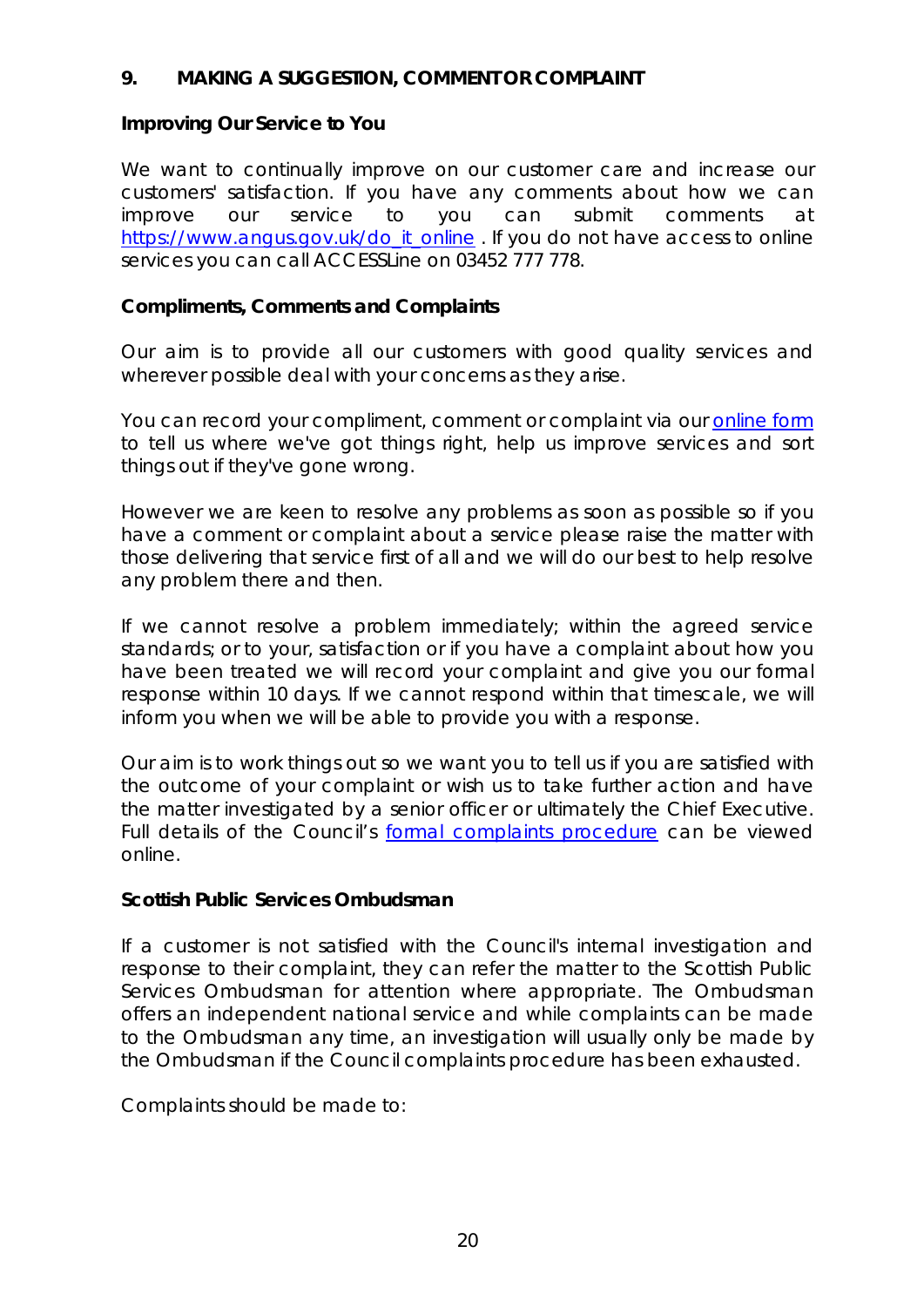| <b>Scottish Public Services Ombudsman</b><br>FREEPOST SPSO (no stamp required) | online at: www.spso.org.uk/contact-<br>$U$                                       |
|--------------------------------------------------------------------------------|----------------------------------------------------------------------------------|
| in person at: Bridgeside House,<br>99 McDonald Road,<br>Edinburgh,<br>EH7 4NS  | Phone: 0800 377 7330<br>www.spso.org.uk<br>See<br>tor to<br>more<br>information. |
|                                                                                |                                                                                  |